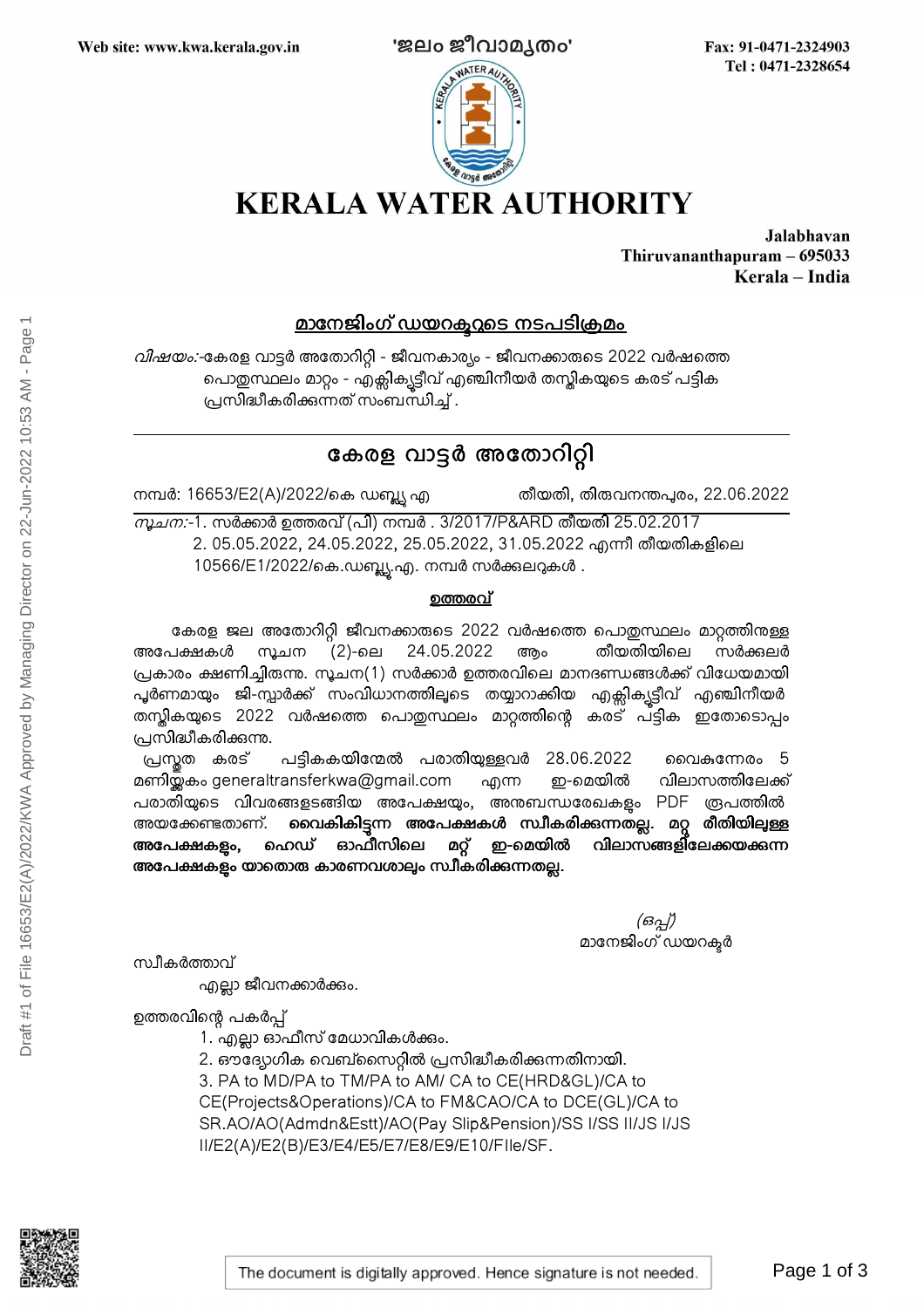

| <b>DESCRIPTION</b><br>Draft #1 of File 16653/E2(A)/2022/KWA Approved by Managing Director on 22-Jun-2022 10:53 AM - Page 2<br><b>Example 18 Government of Kerala</b><br><b>Example 2 Department: KERALA WATER AUTHORITY</b><br>Norms Based General Transfer for Executive Engineer/ PA To Superintending Engineer<br>Draft Report for Verification<br>$\begin{array}{ c c c }\n\hline\n\text{SI.} & \text{PEN} \\ \hline\n\text{No} & & \n\end{array}$<br><b>Protection If any</b><br>Name<br>Office<br>Transfered to<br><b>Designation</b><br>Office<br>Transfered from<br>$\frac{1}{2}$<br>$\sim$<br>Post/Cadre Name: Executive Engineer/ PA To Superintending Engineer<br>District : Thiruvananthapuram<br>1 G10556 SHALINI S<br>1 G10556 SHALINI S<br>2 G12233 AJISHKUMAR K G Executive Engineer PA To Public Health Circle<br>2 G12233 AJISHKUMAR K G Executive Engineer PA To Project Division<br>Head Works Division Aruvikkara, Thiruvananthapuram<br><u>the contract of the contract of the contract of the contract of the contract of the contract of the contract of the contract of the contract of the contract of the contract of the contract of the contract of the contract </u><br>$\sim$<br>Water Supply Division<br>Superintending Engineer Thiruvananthapuram, Thiruvananthapuram Neyyatinkara, Thiruvananthapuram<br>$\overbrace{\hspace{2.5cm}}$<br>3 G14117 SANTHOSH KUMAR R V Executive Engineer/ PA To Quality Control Division<br>Project Division Kollam, Kollam<br>$\begin{tabular}{c} \quad \quad & \quad \quad & \quad \quad \\ \quad \quad & \quad \quad & \quad \quad \\ \begin{tabular}{c} \quad \quad & \quad \quad \\ \quad \quad & \quad \quad \\ \quad \quad & \quad \quad \\ \quad \quad & \quad \quad \\ \quad \quad & \quad \quad \\ \quad \quad & \quad \quad \\ \quad \quad & \quad \quad \\ \quad \quad & \quad \quad \\ \quad \quad & \quad \quad \\ \quad \quad & \quad \quad \\ \quad \quad & \quad \quad \\ \quad \quad & \quad \quad \\ \quad \quad & \quad \quad \\ \quad \quad & \quad \quad \\ \quad \quad & \quad \quad \\ \quad \quad & \quad \quad \\ \quad \quad & \quad \quad \\ \quad \quad$<br><b>STATISTICS</b> | FRAME SUPERINTENT AND SUPERINTENT SUPERINTENT SUPERINTENT SUPERINTENT SUPERINTENT SUPERINTENT SUPERINTENT SUPERINTENT SUPERINTENT SUPERINTENT SUPERINTENT SUPERINTENT SUPERINTENT SUPERINTENT SUPERINTENT SUPERINTENT SUPERINT<br><u> a serie de la construcción de la construcción de la construcción de la construcción de la construcción de la c</u><br>District : Alappuzha<br>5 G12093 HARI N R<br>Executive Engineer/ PA To Project Sub Division Kuttanad, Alappuzha<br>Superintending Engineer<br><u> The Communication of the Communication of the Communication of the Communication of the Communication of the Communication of the Communication of the Communication of the Communication of the Communication of the Commun</u><br>Quality Control Division<br>Thiruvananthapuram, Thiruvananthapuram<br>$\begin{tabular}{c} \multicolumn{1}{c} {\textbf{1}} & \multicolumn{1}{c} {\textbf{1}} & \multicolumn{1}{c} {\textbf{1}} \\ \multicolumn{1}{c} {\textbf{1}} & \multicolumn{1}{c} {\textbf{1}} & \multicolumn{1}{c} {\textbf{1}} \\ \multicolumn{1}{c} {\textbf{1}} & \multicolumn{1}{c} {\textbf{1}} & \multicolumn{1}{c} {\textbf{1}} \\ \multicolumn{1}{c} {\textbf{1}} & \multicolumn{1}{c} {\textbf{1}} & \multicolumn{1}{c} {\textbf{1}} \\ \multicolumn{1}{c} {\textbf{1}} & \multicolumn$<br>District : Kottayam<br>6 G10708 BIJEESH D<br>$\overline{\phantom{a}}$ , and the set of $\overline{\phantom{a}}$<br>Executive Engineer/PA To Public Health Division Kottayam, Kottayam<br>and the state of the state of the state of<br>PPD Regional Office<br>Thiruvananthapuram, Thiruvananthapuram<br>District : Idukki<br>7 G11478 GIREESH K L<br><u> The Second Company of the Second Company of the Second Company of the Second Company of the Second Company of the Second Company of the Second Company of the Second Company of the Second Company of the Second Company of </u><br>Executive Engineer/ PA To Project Division Kattapana, Idukki<br>Public Health Division Alappuzha, Alappuzha<br>Superintending Engineer<br>______<br>District : Ernakulam<br>8 G45720 ANILKUMAR G<br>$\overline{\phantom{a}}$<br>$\overline{\phantom{a}}$<br>Executive Engineer/ PA To Public Health Circle Kochi-11, Ernakulam<br>Public Health Circle<br>Thiruvananthapuram, Thiruvananthapuram<br>Superintending Engineer<br>and the control of the<br>District : Thrissur<br><u> Andreas Andreas Andreas Andreas Andreas Andreas Andreas Andreas Andreas Andreas Andreas Andreas Andreas Andreas Andreas Andreas Andreas Andreas Andreas Andreas Andreas Andreas Andreas Andreas Andreas Andreas Andreas Andr</u><br>Executive Engineer/ PA To Public Health Division Irinjalakkuda, Thrissur<br>O/o the Chief Engineer Central Region Kochi, Ernakulam<br>Superintending Engineer<br>$\boxed{\textbf{District}: \textbf{Malappuram}\ \overline{10\ \text{G}12516\ \text{DEEPA P P}} }$<br>Executive Engineer/ PA To Public Health Division Edappal, Malappuram Superintending Engineer<br>Project Division Kannur, Kannur<br>$\begin{array}{ l l }\n \hline \textbf{Distriet}: \textbf{Kozhikode} & \textbf{0.016} \\  \hline \hline \textbf{11} & \textbf{G44224} & \textbf{VIJILS D}\n \hline \end{array}$<br>Executive Engineer/PA To Public Health Division Kozhikode, Kozhikode<br>Public Health Circle Kochi-11, Ernakulam<br>Superintending Engineer<br>Executive Engineer/ PA To Public Health Division Vatakara, Kozhikode<br><u> La Carlo de la Carlo de la Carlo de la Carlo de la Carlo de la Carlo de la Carlo de la Carlo de la Carlo de la Carlo de la Carlo de la Carlo de la Carlo de la Carlo de la Carlo de la Carlo de la Carlo de la Carlo de la C</u><br>  12   G45180   SURESH P K<br>Public Health Circle Thrissur, Thrissur<br>Compassionate<br>Superintending Engineer<br>$\overline{\phantom{a}}$<br>District : Kasaragod<br>— <del>—————————</del><br><b>The Contract of the Contract of the Contract of the Contract of the Contract of the Contract of the Contract of the Contract of the Contract of the Contract of the Contract of the Contract of the Contract of the Contract </b><br><b>START</b><br>Q Transfer processed on 21/06/2022 13:18:18 and draft report generated by VINODAN K(PEN: G11920) on 21/06/2022 13:20:29<br>$\omega$ Page: 1 |  |
|------------------------------------------------------------------------------------------------------------------------------------------------------------------------------------------------------------------------------------------------------------------------------------------------------------------------------------------------------------------------------------------------------------------------------------------------------------------------------------------------------------------------------------------------------------------------------------------------------------------------------------------------------------------------------------------------------------------------------------------------------------------------------------------------------------------------------------------------------------------------------------------------------------------------------------------------------------------------------------------------------------------------------------------------------------------------------------------------------------------------------------------------------------------------------------------------------------------------------------------------------------------------------------------------------------------------------------------------------------------------------------------------------------------------------------------------------------------------------------------------------------------------------------------------------------------------------------------------------------------------------------------------------------------------------------------------------------------------------------------------------------------------------------------------------------------------------------------------------------------------------------------------------------------------------------------------------------------------------------------------------------------------------------------------------------------------------------------------------------------------------------------------------------------------------|-------------------------------------------------------------------------------------------------------------------------------------------------------------------------------------------------------------------------------------------------------------------------------------------------------------------------------------------------------------------------------------------------------------------------------------------------------------------------------------------------------------------------------------------------------------------------------------------------------------------------------------------------------------------------------------------------------------------------------------------------------------------------------------------------------------------------------------------------------------------------------------------------------------------------------------------------------------------------------------------------------------------------------------------------------------------------------------------------------------------------------------------------------------------------------------------------------------------------------------------------------------------------------------------------------------------------------------------------------------------------------------------------------------------------------------------------------------------------------------------------------------------------------------------------------------------------------------------------------------------------------------------------------------------------------------------------------------------------------------------------------------------------------------------------------------------------------------------------------------------------------------------------------------------------------------------------------------------------------------------------------------------------------------------------------------------------------------------------------------------------------------------------------------------------------------------------------------------------------------------------------------------------------------------------------------------------------------------------------------------------------------------------------------------------------------------------------------------------------------------------------------------------------------------------------------------------------------------------------------------------------------------------------------------------------------------------------------------------------------------------------------------------------------------------------------------------------------------------------------------------------------------------------------------------------------------------------------------------------------------------------------------------------------------------------------------------------------------------------------------------------------------------------------------------------------------------------------------------------------------------------------------------------------------------------------------------------------------------------------------------------------------------------------------------------------------------------------------------------------------------------------------------------------------------------------------------------------------------------------------------------------------------------------------------------------------------------------------------------------------------------------------------------------------------------------------------------------------------------------------------------------------------------------------------------------------------------------------------------------------------------------------------------------------------------------------------------------------------------------------------------------------------------------------------------------------------------------------------------------------------------------------------------------------------------------------|--|
|                                                                                                                                                                                                                                                                                                                                                                                                                                                                                                                                                                                                                                                                                                                                                                                                                                                                                                                                                                                                                                                                                                                                                                                                                                                                                                                                                                                                                                                                                                                                                                                                                                                                                                                                                                                                                                                                                                                                                                                                                                                                                                                                                                              |                                                                                                                                                                                                                                                                                                                                                                                                                                                                                                                                                                                                                                                                                                                                                                                                                                                                                                                                                                                                                                                                                                                                                                                                                                                                                                                                                                                                                                                                                                                                                                                                                                                                                                                                                                                                                                                                                                                                                                                                                                                                                                                                                                                                                                                                                                                                                                                                                                                                                                                                                                                                                                                                                                                                                                                                                                                                                                                                                                                                                                                                                                                                                                                                                                                                                                                                                                                                                                                                                                                                                                                                                                                                                                                                                                                                                                                                                                                                                                                                                                                                                                                                                                                                                                                                                                                   |  |
|                                                                                                                                                                                                                                                                                                                                                                                                                                                                                                                                                                                                                                                                                                                                                                                                                                                                                                                                                                                                                                                                                                                                                                                                                                                                                                                                                                                                                                                                                                                                                                                                                                                                                                                                                                                                                                                                                                                                                                                                                                                                                                                                                                              |                                                                                                                                                                                                                                                                                                                                                                                                                                                                                                                                                                                                                                                                                                                                                                                                                                                                                                                                                                                                                                                                                                                                                                                                                                                                                                                                                                                                                                                                                                                                                                                                                                                                                                                                                                                                                                                                                                                                                                                                                                                                                                                                                                                                                                                                                                                                                                                                                                                                                                                                                                                                                                                                                                                                                                                                                                                                                                                                                                                                                                                                                                                                                                                                                                                                                                                                                                                                                                                                                                                                                                                                                                                                                                                                                                                                                                                                                                                                                                                                                                                                                                                                                                                                                                                                                                                   |  |
|                                                                                                                                                                                                                                                                                                                                                                                                                                                                                                                                                                                                                                                                                                                                                                                                                                                                                                                                                                                                                                                                                                                                                                                                                                                                                                                                                                                                                                                                                                                                                                                                                                                                                                                                                                                                                                                                                                                                                                                                                                                                                                                                                                              |                                                                                                                                                                                                                                                                                                                                                                                                                                                                                                                                                                                                                                                                                                                                                                                                                                                                                                                                                                                                                                                                                                                                                                                                                                                                                                                                                                                                                                                                                                                                                                                                                                                                                                                                                                                                                                                                                                                                                                                                                                                                                                                                                                                                                                                                                                                                                                                                                                                                                                                                                                                                                                                                                                                                                                                                                                                                                                                                                                                                                                                                                                                                                                                                                                                                                                                                                                                                                                                                                                                                                                                                                                                                                                                                                                                                                                                                                                                                                                                                                                                                                                                                                                                                                                                                                                                   |  |
|                                                                                                                                                                                                                                                                                                                                                                                                                                                                                                                                                                                                                                                                                                                                                                                                                                                                                                                                                                                                                                                                                                                                                                                                                                                                                                                                                                                                                                                                                                                                                                                                                                                                                                                                                                                                                                                                                                                                                                                                                                                                                                                                                                              |                                                                                                                                                                                                                                                                                                                                                                                                                                                                                                                                                                                                                                                                                                                                                                                                                                                                                                                                                                                                                                                                                                                                                                                                                                                                                                                                                                                                                                                                                                                                                                                                                                                                                                                                                                                                                                                                                                                                                                                                                                                                                                                                                                                                                                                                                                                                                                                                                                                                                                                                                                                                                                                                                                                                                                                                                                                                                                                                                                                                                                                                                                                                                                                                                                                                                                                                                                                                                                                                                                                                                                                                                                                                                                                                                                                                                                                                                                                                                                                                                                                                                                                                                                                                                                                                                                                   |  |
|                                                                                                                                                                                                                                                                                                                                                                                                                                                                                                                                                                                                                                                                                                                                                                                                                                                                                                                                                                                                                                                                                                                                                                                                                                                                                                                                                                                                                                                                                                                                                                                                                                                                                                                                                                                                                                                                                                                                                                                                                                                                                                                                                                              |                                                                                                                                                                                                                                                                                                                                                                                                                                                                                                                                                                                                                                                                                                                                                                                                                                                                                                                                                                                                                                                                                                                                                                                                                                                                                                                                                                                                                                                                                                                                                                                                                                                                                                                                                                                                                                                                                                                                                                                                                                                                                                                                                                                                                                                                                                                                                                                                                                                                                                                                                                                                                                                                                                                                                                                                                                                                                                                                                                                                                                                                                                                                                                                                                                                                                                                                                                                                                                                                                                                                                                                                                                                                                                                                                                                                                                                                                                                                                                                                                                                                                                                                                                                                                                                                                                                   |  |
|                                                                                                                                                                                                                                                                                                                                                                                                                                                                                                                                                                                                                                                                                                                                                                                                                                                                                                                                                                                                                                                                                                                                                                                                                                                                                                                                                                                                                                                                                                                                                                                                                                                                                                                                                                                                                                                                                                                                                                                                                                                                                                                                                                              |                                                                                                                                                                                                                                                                                                                                                                                                                                                                                                                                                                                                                                                                                                                                                                                                                                                                                                                                                                                                                                                                                                                                                                                                                                                                                                                                                                                                                                                                                                                                                                                                                                                                                                                                                                                                                                                                                                                                                                                                                                                                                                                                                                                                                                                                                                                                                                                                                                                                                                                                                                                                                                                                                                                                                                                                                                                                                                                                                                                                                                                                                                                                                                                                                                                                                                                                                                                                                                                                                                                                                                                                                                                                                                                                                                                                                                                                                                                                                                                                                                                                                                                                                                                                                                                                                                                   |  |
|                                                                                                                                                                                                                                                                                                                                                                                                                                                                                                                                                                                                                                                                                                                                                                                                                                                                                                                                                                                                                                                                                                                                                                                                                                                                                                                                                                                                                                                                                                                                                                                                                                                                                                                                                                                                                                                                                                                                                                                                                                                                                                                                                                              |                                                                                                                                                                                                                                                                                                                                                                                                                                                                                                                                                                                                                                                                                                                                                                                                                                                                                                                                                                                                                                                                                                                                                                                                                                                                                                                                                                                                                                                                                                                                                                                                                                                                                                                                                                                                                                                                                                                                                                                                                                                                                                                                                                                                                                                                                                                                                                                                                                                                                                                                                                                                                                                                                                                                                                                                                                                                                                                                                                                                                                                                                                                                                                                                                                                                                                                                                                                                                                                                                                                                                                                                                                                                                                                                                                                                                                                                                                                                                                                                                                                                                                                                                                                                                                                                                                                   |  |
|                                                                                                                                                                                                                                                                                                                                                                                                                                                                                                                                                                                                                                                                                                                                                                                                                                                                                                                                                                                                                                                                                                                                                                                                                                                                                                                                                                                                                                                                                                                                                                                                                                                                                                                                                                                                                                                                                                                                                                                                                                                                                                                                                                              |                                                                                                                                                                                                                                                                                                                                                                                                                                                                                                                                                                                                                                                                                                                                                                                                                                                                                                                                                                                                                                                                                                                                                                                                                                                                                                                                                                                                                                                                                                                                                                                                                                                                                                                                                                                                                                                                                                                                                                                                                                                                                                                                                                                                                                                                                                                                                                                                                                                                                                                                                                                                                                                                                                                                                                                                                                                                                                                                                                                                                                                                                                                                                                                                                                                                                                                                                                                                                                                                                                                                                                                                                                                                                                                                                                                                                                                                                                                                                                                                                                                                                                                                                                                                                                                                                                                   |  |
|                                                                                                                                                                                                                                                                                                                                                                                                                                                                                                                                                                                                                                                                                                                                                                                                                                                                                                                                                                                                                                                                                                                                                                                                                                                                                                                                                                                                                                                                                                                                                                                                                                                                                                                                                                                                                                                                                                                                                                                                                                                                                                                                                                              |                                                                                                                                                                                                                                                                                                                                                                                                                                                                                                                                                                                                                                                                                                                                                                                                                                                                                                                                                                                                                                                                                                                                                                                                                                                                                                                                                                                                                                                                                                                                                                                                                                                                                                                                                                                                                                                                                                                                                                                                                                                                                                                                                                                                                                                                                                                                                                                                                                                                                                                                                                                                                                                                                                                                                                                                                                                                                                                                                                                                                                                                                                                                                                                                                                                                                                                                                                                                                                                                                                                                                                                                                                                                                                                                                                                                                                                                                                                                                                                                                                                                                                                                                                                                                                                                                                                   |  |
|                                                                                                                                                                                                                                                                                                                                                                                                                                                                                                                                                                                                                                                                                                                                                                                                                                                                                                                                                                                                                                                                                                                                                                                                                                                                                                                                                                                                                                                                                                                                                                                                                                                                                                                                                                                                                                                                                                                                                                                                                                                                                                                                                                              |                                                                                                                                                                                                                                                                                                                                                                                                                                                                                                                                                                                                                                                                                                                                                                                                                                                                                                                                                                                                                                                                                                                                                                                                                                                                                                                                                                                                                                                                                                                                                                                                                                                                                                                                                                                                                                                                                                                                                                                                                                                                                                                                                                                                                                                                                                                                                                                                                                                                                                                                                                                                                                                                                                                                                                                                                                                                                                                                                                                                                                                                                                                                                                                                                                                                                                                                                                                                                                                                                                                                                                                                                                                                                                                                                                                                                                                                                                                                                                                                                                                                                                                                                                                                                                                                                                                   |  |
|                                                                                                                                                                                                                                                                                                                                                                                                                                                                                                                                                                                                                                                                                                                                                                                                                                                                                                                                                                                                                                                                                                                                                                                                                                                                                                                                                                                                                                                                                                                                                                                                                                                                                                                                                                                                                                                                                                                                                                                                                                                                                                                                                                              |                                                                                                                                                                                                                                                                                                                                                                                                                                                                                                                                                                                                                                                                                                                                                                                                                                                                                                                                                                                                                                                                                                                                                                                                                                                                                                                                                                                                                                                                                                                                                                                                                                                                                                                                                                                                                                                                                                                                                                                                                                                                                                                                                                                                                                                                                                                                                                                                                                                                                                                                                                                                                                                                                                                                                                                                                                                                                                                                                                                                                                                                                                                                                                                                                                                                                                                                                                                                                                                                                                                                                                                                                                                                                                                                                                                                                                                                                                                                                                                                                                                                                                                                                                                                                                                                                                                   |  |